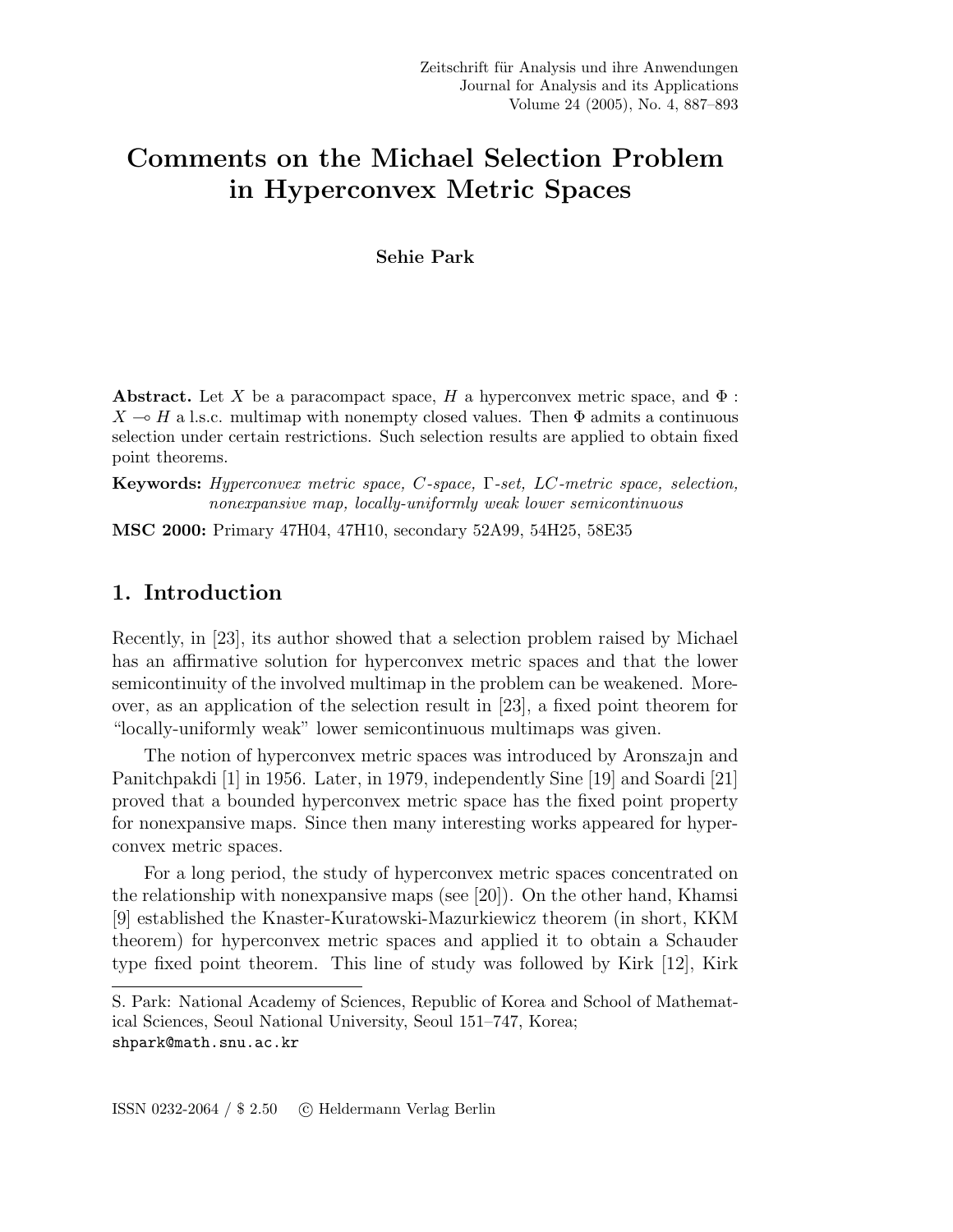and Shin [13], Kim and Shin [11], and Park [15, 16]. The present author obtained extensions or equivalent forms of the KKM theorem, a Fan-Browder type fixed point theorem, and other results for hyperconvex metric spaces in [15, 16]. Moreover, Kirk, Sims, and Yuan [14] established the KKM theorem, its equivalent formulations, fixed point theorems, and their applications for hyperconvex metric spaces. Further related results also appeared in [10, 17, 18].

However, some of the above-mentioned works are simple consequences of much more general results. In fact, Horvath  $[3 - 7]$  initiated the study of the KKM theory and fixed point theory for C-spaces, which are meaningful generalizations of convex spaces or convex subsets of topological vector spaces. Moreover, in [7], he found that hyperconvex metric spaces are particular type of C-spaces and gave a useful selection theorem on l.s.c. multimaps related to C-spaces. Later, this selection theorem was extended by Ben-El-Mechaiekh and Oudadess [2] following some ideas from the celebrated theory on continuous selections due to Michael.

Our principal aim in the present paper is to show that main results of [23] are simple consequences of a selection theorem in [2] and a fixed point theorem in [9, 15]. This simplifies considerably proofs in [23]. Some additional comments on [23] are also stated.

## 2. Preliminaries

A metric space  $(H, d)$  is said to be *hyperconvex* if

$$
\bigcap_{\alpha} B(x_{\alpha}, r_{\alpha}) \neq \emptyset
$$

for any collection  $\{B(x_{\alpha}, r_{\alpha})\}$  of closed balls in H for which  $d(x_{\alpha}, x_{\beta}) \leq r_{\alpha} + r_{\beta}$ . It is known that the space  $\mathfrak{C}(E)$  of all continuous real functions on a Stonian space  $E$  (that is, an extremally disconnected compact Hausdorff space) with the usual norm is hyperconvex, and that every hyperconvex real Banach space is a space  $\mathfrak{C}(E)$  for some Stonian space E. Therefore,  $(\mathbb{R}^n, \| \cdot \|_{\infty}), l^{\infty}$ , and  $L^{\infty}$ are concrete examples of hyperconvex metric spaces. Recently, there appeared a number of new examples.

Results of Aronszajn and Panitchpakdi [1, Theorem 1'] and Isbell [8, Theorem 1.1.] are combined in the following.

#### Theorem 1. A hyperconvex metric space is complete and (freely) contractible.

The concepts of C-spaces,  $LC$ -spaces, and  $LC$ -metric spaces were introduced and extensively studied by Horvath in a sequence of papers  $[3 - 7]$ :

A C-space  $(X, \Gamma)$  is a topological space X with a multimap  $\Gamma : \langle X \rangle \longrightarrow X$ from the set  $\langle X \rangle$  of all nonempty finite subsets of X into the power set of X such that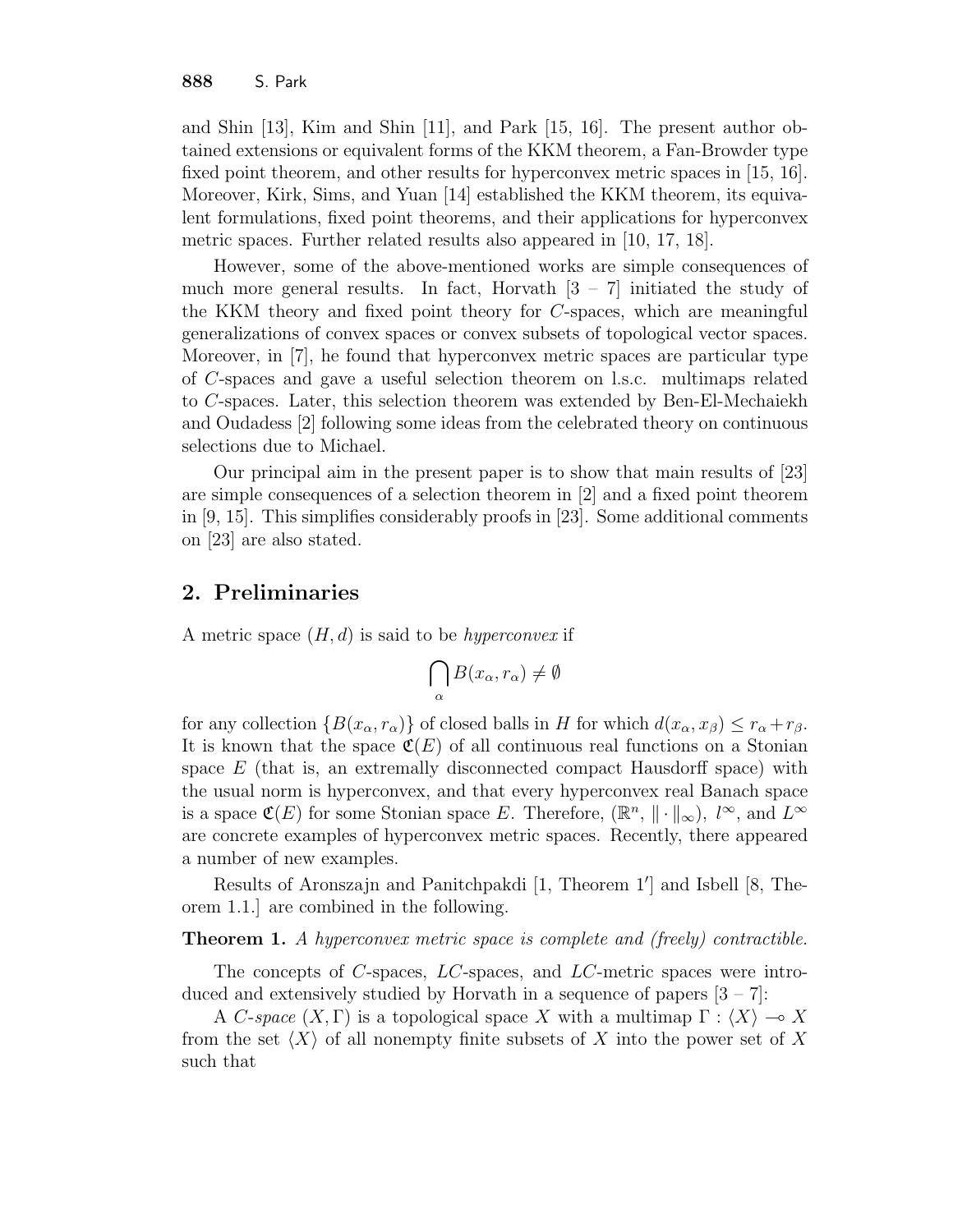1. for each  $A \in \langle X \rangle$ ,  $\Gamma(A) = \Gamma_A$  is *n*-connected for all  $n \geq 0$ ; and

2. for all  $A, B \in \langle X \rangle$ ,  $A \subset B$  implies  $\Gamma_A \subset \Gamma_B$ .

A subset  $Y \subset X$  is said to be  $\Gamma$ -convex if  $A \in \langle Y \rangle$  implies  $\Gamma_A \subset Y$ .

A C-space  $(X, \Gamma)$  is called an *LC-space* (or a *locally H-convex space* [22]) if X is a Hausdorff uniform space and there exists a basis  $\{V_\lambda\}_{\lambda \in I}$  for the uniform structure such that for each  $\lambda \in I$ ,  $\{x \in X : D \cap V_{\lambda}[x] \neq \emptyset\}$  is  $\Gamma$ -convex whenever  $D \subset X$  is Γ-convex, where

$$
V_{\lambda}[x] = \{x' \in X : (x, x') \in V_{\lambda}\}.
$$

For example, any nonempty convex subset  $X$  of a locally convex Hausdorff topological vector space is an LC-space with  $\Gamma_A = \text{co } A$ , the convex hull of  $A \in \langle X \rangle$ .

A triple  $(X, d; \Gamma)$  is called an *LC-metric space* whenever  $(X, d)$  is a metric space and  $(X, \Gamma)$  is a C-space such that open balls are  $\Gamma$ -convex, and any neighborhoods  $\{x \in X : d(x, Y) < r\}$  of a  $\Gamma$ -convex set  $Y \subset X$  is also  $\Gamma$ -convex.

Horvath [7, Theorem 9] obtained the following

**Theorem 2.** Any hyperconvex metric space  $H$  is a complete  $LC$ -metric space with  $\Gamma_A = \bigcap \{B : B \text{ is a closed ball containing } A\}$  for each  $A \in \langle H \rangle$ .

Note that  $\Gamma_A$  itself is hyperconvex. From now on, a hyperconvex metric space  $(H, d; \Gamma)$  is simply denoted by H or  $(H, d)$ . An *admissible* subset of H is a nonempty intersection of closed balls in  $H$  (see [9]). Moreover, in [23], a  $\Gamma$ -convex subset of H is said to be *sub-admissible*.

The following is due to Ben-El-Mechaiekh and Oudadess [2, Theorem 3].

**Theorem 3.** Let X be paracompact,  $(Y, d; \Gamma)$  a complete LC-metric space,  $Z \subset$ X with  $\dim_X Z \leq 0$ , and  $\Phi: X \to Y$  a lower semicontinuous (l.s.c.) multimap with nonempty closed values such that  $\Phi(x)$  is  $\Gamma$ -convex for  $x \notin Z$ . Then  $\Phi$ admits a continuous selection  $f: X \to Y$  such that  $f(x) \in \Phi(x)$  for all  $x \in X$ .

Recall that  $\dim_X Z \leq 0$  means that the covering dimension of Y is  $\leq 0$  for every set  $Y \subset Z$  which is closed in X (see [2]).

It is known that if X is paracompact,  $(Y, \Gamma)$  is a C-space, and  $\Phi : X \to Y$ is a multimap such that

1.  $\Phi(x)$  is nonempty and Γ-convex for each  $x \in X$ ; and

2.  $\Phi^-(y) := \{x \in X : y \in \Phi(x)\}\$ is open for each  $y \in Y$  (hence  $\Phi$  is l.s.c.),

then  $\Phi$  admits a continuous selection (see Horvath [7, Theorem 3]).

A multimap  $\Phi$  satisfying 1. and 2. is usually called a *Browder map*. Theorem 3 tells us that if  $(Y, \Gamma)$  is a complete LC-metric space, the above result holds for a slightly different class of multimaps.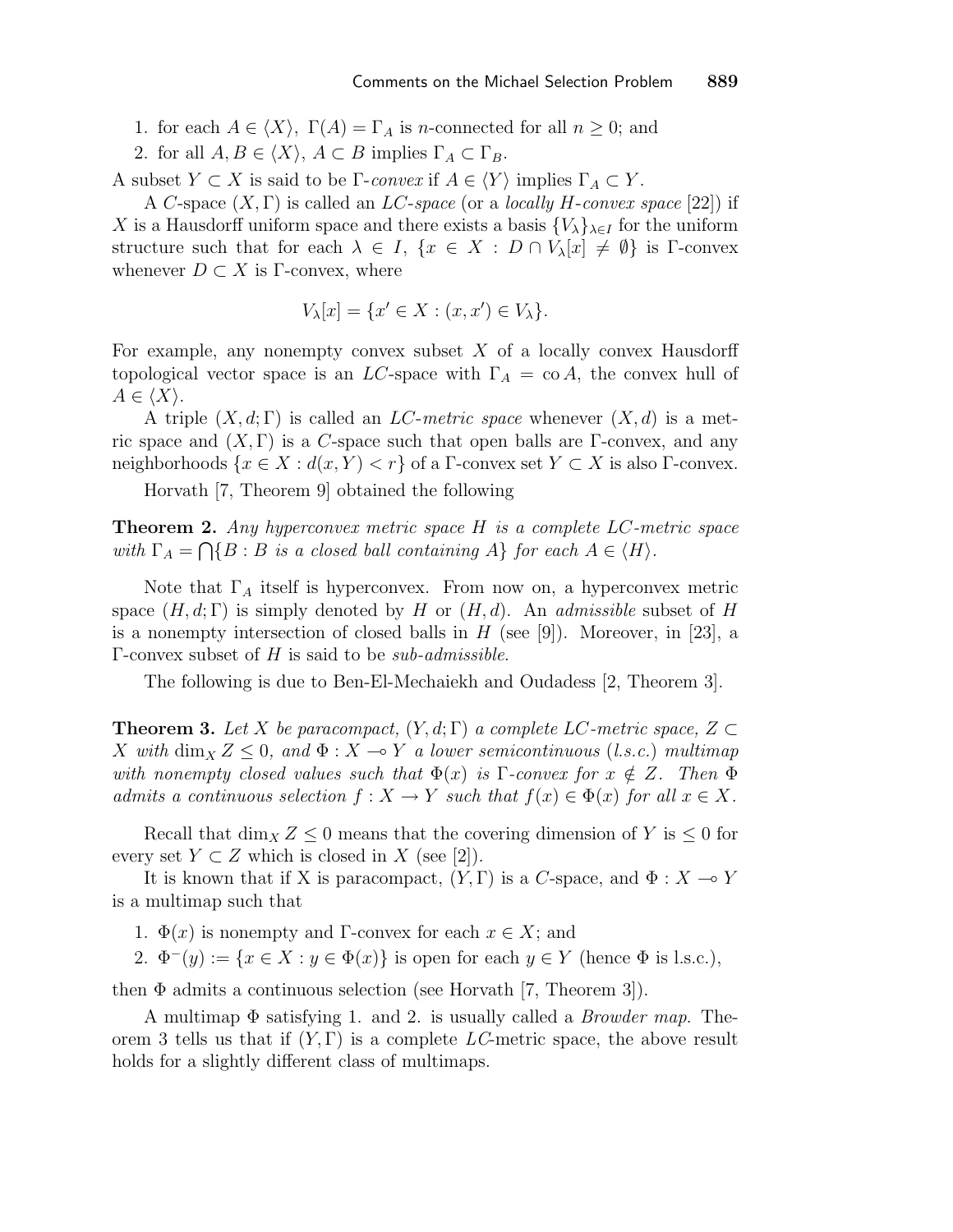890 S. Park

# 3. Main Results

Combining Theorems  $1 - 3$ , we have the following result.

**Theorem 4.** Let X be a paracompact space,  $(H, d)$  a hyperconvex metric space,  $Z \subset X$  with  $\dim_X Z \leq 0$ , and  $\Phi: X \to H$  a l.s.c. multimap with nonempty closed values such that  $\Phi(x)$  is  $\Gamma$ -convex for  $x \notin Z$ . Then  $\Phi$  admits a continuous selection  $f: X \to H$ .

**Example 1.** Recall that the set  $\mathbb R$  of reals with the usual Euclidean metric is hyperconvex. Define a multimap  $\Phi : \mathbb{R} \to \mathbb{R}$  by  $\Phi(x) = \mathbb{R}$  for all  $x \in \mathbb{R} \setminus \mathbb{Z}$  and  $\Phi(x)$  is any nonempty subset of R for each integer  $x \in \mathbb{Z}$ . Then  $\Phi^-(y)$  is open for each  $y \in \mathbb{R}$ , and hence  $\Phi$  is l.s.c. It can be seen that  $\Phi$  has a continuous selection by observation.

**Example 2.** For  $L^{\infty}$ , define a multimap  $\Phi : \mathbb{R} \to L^{\infty}$  by  $\Phi(x) = L^{\infty}$  for all  $x \in \mathbb{R} \setminus \mathbb{Z}$  and  $\Phi(x)$  is any nonempty *closed* subset of  $L^{\infty}$  for each integer  $x \in \mathbb{Z}$ . Then  $\Phi^-(y)$  is open for each  $y \in L^{\infty}$ , and hence  $\Phi$  is l.s.c. Then  $\Phi$  has a continuous selection by Theorem 4.

For  $Z = \emptyset$ , Theorem 4 reduces to the following

**Corollary 1.** [23, Theorem 2.3] Let X be a paracompact topological space,  $(M, d)$  a hyperconvex metric space and Y a nonempty sub-admissible subset of M. Further, let  $T : X \longrightarrow Y$  be a multimap such that:

- (i) For each  $x \in X, T(x)$  is a nonempty closed sub-admissible subset of M.
- (ii)  $T$  is lower semicontinuous.

Then there exists a continuous function  $f: X \to M$  such that  $f(x) \in T(x)$  for all  $x \in X$ .

Note that, in [23], its author deduced Corollary 1 from a proximate selection theorem [23, Theorem 2.1]. For a topological space X and a metric space  $(Y, d)$ , the author of [23] defined a *quasi-lower semicontinuous* multimap  $T : X \rightarrow Y$ and a locally-uniformly weak lower semicontinuous multimap  $T : X \longrightarrow Y$ .

From the proof of Theorem 2.4 in [23], we get the following

**Theorem 5.** Let X be a paracompact space,  $(H, d)$  a hyperconvex metric space, and  $T : X \longrightarrow H$  a locally-uniformly weak l.s.c. multimap with nonempty closed  $\Gamma$ -convex values. Then there exists a l.s.c. multimap  $T_0 : X \to H$  with nonempty closed Γ-convex values such that  $T_0(x) \subset T(x)$  for all  $x \in X$ .

In fact, in the proof of [23, Theorem 2.4], for each  $r > 0$ , a multimap In fact, in the proof of [25, Theorem 2.4], for each  $r > 0$ , a multimap  $T_r: X \to Y$  is defined. Let  $T_0(x) := \bigcap_{r>0} T_r(x)$  for each  $x \in X$ . Then it is shown that  $T_0 : X \longrightarrow Y$  is the required selection of T.

Combining Corollary 1 and Theorem 5, we obtain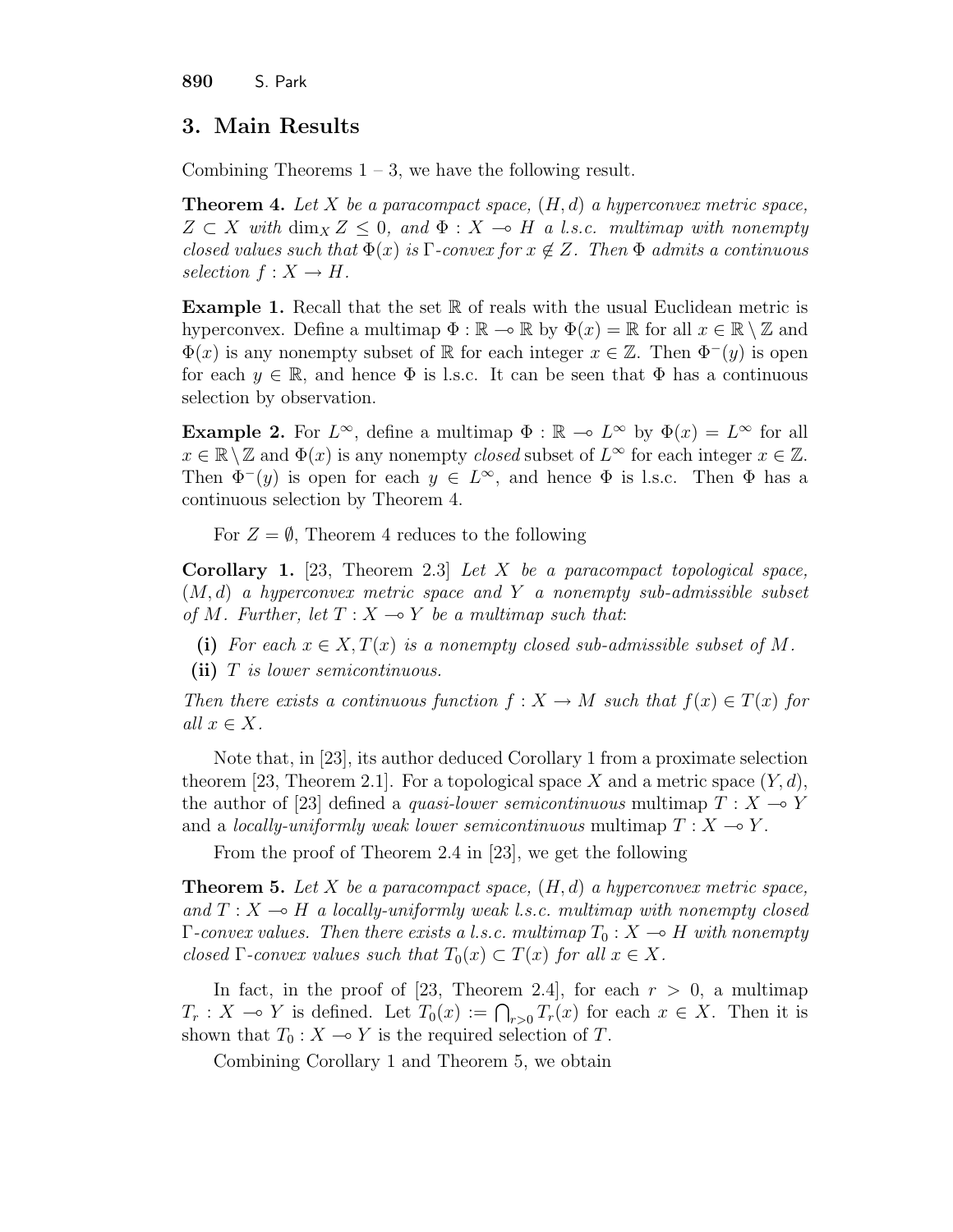**Corollary 2.** [23, Theorem 2.4] Let  $X$ ,  $(H, d)$ , and T be the same as in Theorem 5. Then there exists a continuous selection  $f: X \to H$  of T.

Note that in view of Theorem 5, Corollaries 1 and 2 are actually equivalent. Recall the following fixed point theorem due to the present author et al. [9, 15].

**Theorem 6.** [15, Theorem 5] Let H be a hyperconvex metric space, X a compact admissible subset of H, and  $f: X \to H$  a continuous function. Then f has a fixed point if one of the following conditions holds for all  $x \in \text{Bd } X$  such that  $x \neq f(x)$ :

(i) There exists a  $y \in X$  such that

$$
d(x, f(x)) > d(y, f(x)).
$$

(ii) There exists a  $\beta \in (0,1)$  such that

$$
X \cap B(f(x), \beta d(x, f(x)) \neq \emptyset.
$$

(iii) There exists an  $\alpha \in (0,1)$  such that

$$
X \cap B(x, \alpha d(x, f(x))) \cap B(f(x), (1 - \alpha) d(x, f(x))) \neq \emptyset.
$$

(iv)  $f(x) \in X$ .

**Corollary 3.** Let  $H$  be a hyperconvex metric space and  $X$  a compact admissible subset of H. Then every Browder map  $\Phi : X \to H$  satisfying  $\Phi(\text{Bd } X) \subset X$ has a fixed point.

**Proof.** Since X is paracompact and H is a C-space,  $\Phi$  has a continuous selection  $f: X \to H$  by [7, Theorem 3] mentioned above at the end of Section 2. Moreover, for  $x \in \text{Bd } X$ , we have  $f(x) \in \Phi(x) \subset \Phi(\text{Bd } X) \subset X$ . Therefore by Theorem 6 (iv), f has a fixed point  $x_0 \in X$ , that is,  $x_0 = f(x_0) \in \Phi(x_0)$ .

For a Browder map  $\Phi: X \to X$ , Corollary 3 reduces to the Fan-Browder type fixed point theorem for hyperconvex metric spaces (see [18]).

**Corollary 4.** Let  $H$  be a hyperconvex metric space,  $X$  a compact admissible subset of H, and  $\Phi: X \to H$  a (locally-uniformly weak) l.s.c. multimap having nonempty closed sub-admissible values. Then  $\Phi$  has a fixed point if one of the following conditions holds for all  $x \in \text{Bd } X$  such that  $x \notin \Phi(x)$ :

(i) There exists a  $y \in X$  such that

$$
d(x, z) > d(y, z) \text{ for all } z \in \Phi(x).
$$

(ii) For each  $z \in \Phi(x)$ , there exists  $a \beta \in (0,1)$  such that

$$
X \cap B(z, \beta d(x, z)) \neq \emptyset.
$$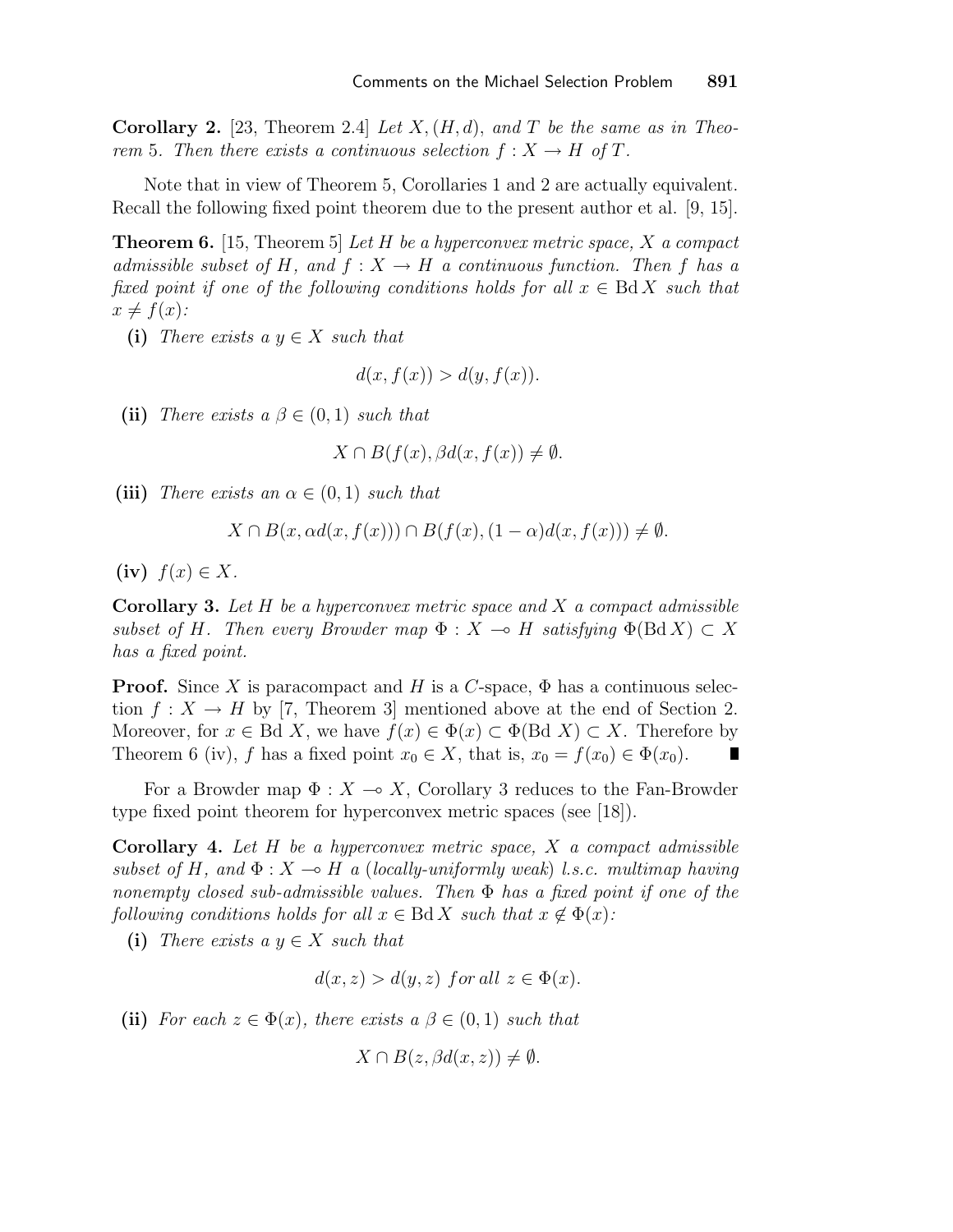(iii) For each  $z \in \Phi(x)$ , there exists an  $\alpha \in (0,1)$  such that

 $X \cap B(x, \alpha d(x, z)) \cap B(z, (1 - \alpha)d(x, z)) \neq \emptyset.$ 

(iv)  $\Phi(x) \subset X$ .

**Proof.** By Corollaries 1 and 2, there exists a continuous selection  $f: X \to H$ of  $\Phi$  satisfying the requirements of Theorem 6. Then f has a fixed point. This completes our proof. П

In [23, Theorem 2.5 and Corollary 2.6], particular forms of Cases (iii) and (iv) of Corollary 4 were obtained for a sub-admissible subset  $X$ . Recall that every compact sub-admissible subset  $X$  of a hyperconvex metric space is admissible (see [24, Proposition 1.4]).

Finally, the author of [23] noted that his results are different from the corresponding results of Horvath [6, 7] on selection problems and fixed point problems. However, we found that Theorem 2 of Horvath is the original source of the whole results in this paper.

### References

- [1] Aronszajn, N. and P. Panitchpakdi: Extensions of uniformly continuous transformations and hyperconvex metric spaces. Pacific J. Math. 6 (1956),  $405 - 439.$
- [2] Ben-El-Mechaiekh, H. and M. Oudadess: Some selection theorems without con*vexity.* J. Math. Anal. Appl.  $195$  (1995),  $614 - 618$ .
- [3] Horvath, C. D.: Points fixes et coincidences dans les espaces topologiques compacts contractiles (in French). C. R. Acad. Sci. Paris Sér. I Math. 299 (1984), 519 – 521.
- [4] Horvath, C. D.: Some results on multivalued mappings and inequalities without convexitity. In: Nonlinear Analysis and Convex Analysis (Santa Barbara, Calif., 1985; eds.: B. L. Lin and S. Simons). Lecture Notes in Pure and Appl. Math. 107. New York: Dekker 1987, pp. 99 – 106.
- [5] Horvath, C. D.: *Convexité généralisée et applications*. Méthodes Topologiques en Analyse Convexe (Montréal (QC) 1986; ed.: A. Granas), Sém. Math. Sup. 110. Montréal (QC): Press. Univ. Montréal 1990, pp. 81 – 99.
- [6] Horvath, C. D.: Contractibility and generalized convexity. J. Math. Anal. Appl.  $156$  (1991),  $341 - 357$ .
- [7] Horvath, C. D.: Extension and selection theorems in topological spaces with a generalized convexity structure. Annal. Fac. Sci. Toulouse 2 (1993), 253 – 269.
- [8] Isbell, J. R.: Six theorems about injective metric spaces. Comment. Math. Helv.  $39(1964), 65-76.$